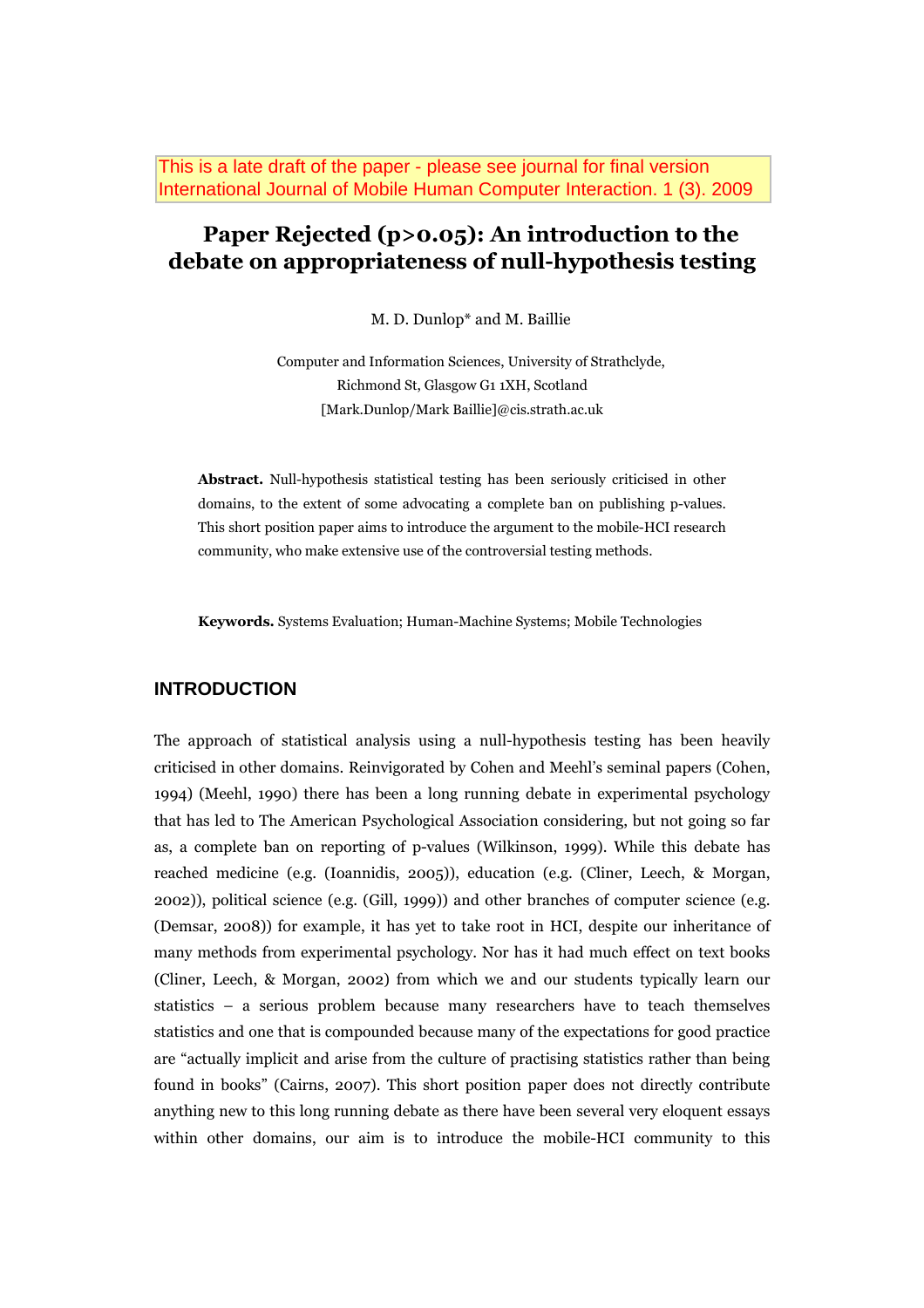discussion and raise awareness of some key papers that discuss the limitations of pbased null-hypothesis statistical testing.

 The paper starts with an introduction to the key problems raised in the long discussion in the statistics and experimental psychology domains and moves on to discuss key suggested alternatives throughout we will make reference to the common use of statistics in mobile HCI work. We feel these issues are relevant to all HCI work but especially relevant to mobile-HCI. Mobiles are used in noisy and complex environments in which the user is often mobile. Experimental design is now, more often than not, reflecting this complex environment to some extent – this makes the studies more complex but also introduces many more potential compounding variables that might bias or simply confuse our results. So the magic formulae of p-testing and ANOVA give us "some degree of reassurance that we are following good scientific practices" (Drummond, 2008). But is this reassurance misplaced or, worse, distorting the investigative nature of science?

#### **KEY PROBLEMS WITH P-BASED STATISTICS**

The debate on null-hypothesis testing has identified many "sins" of null-hypothesis significance testing (NHST) and the way that it is normally used in scientific work. Here we look at them as we perceive the severity of the problem in mobile-HCI:

- 1. Treating NHT as a binary approval of result validity;
- 2. Confusing strength of p-value results with effect size;
- 3. Abusing the statistical tests themselves;
- 4. Making conclusions from non-significant results;
- 5. Making illogical arguments based on results.

 Reviewing recent proceedings of MobileHCI, we are not as guilty as other domains in which null-hypothesis testing has been criticised. However, we tend to be guilty of the first three sins quite widely and we perceive a risk that as publication becomes more competitive, reviewers might push us further along the route of inappropriate statistics.

 *1:* One of the key problems with NHST that has been identified in other domains is the binary treatment of results. The focus on preset levels of statistical significance, usually p<0.05, leads to simplistic analysis of results: if this level of significance is reached authors tend not to probe deeper as to the reasons and reviewers tend to accept the claims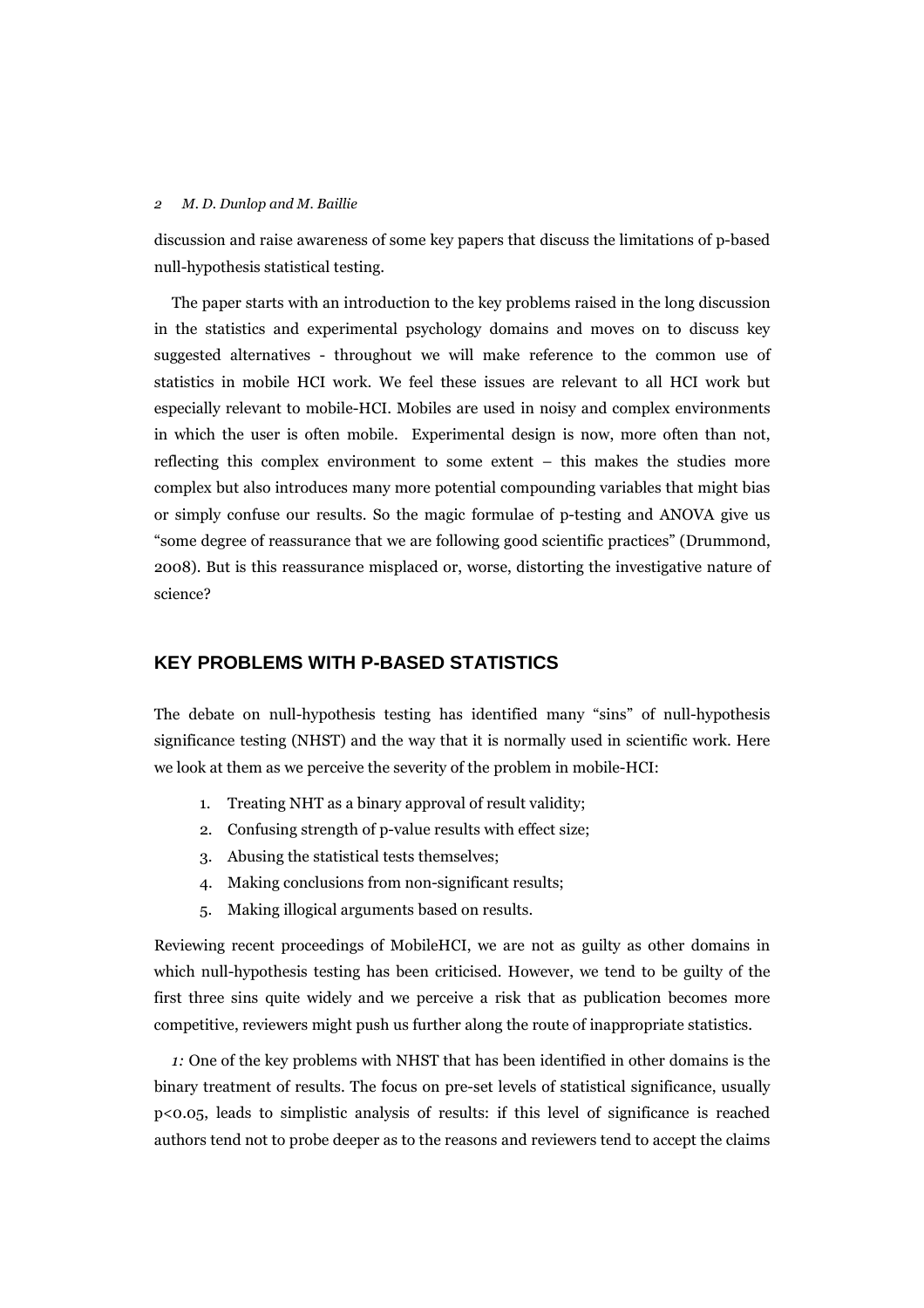as valid. On the other hand both authors and reviewers are often much more critical of papers where the results do not reach this level of significance, sometimes without probing deeper into the reasons. However, there is nothing magical about 0.05, indeed the fixed level was originally introduced only for convenience so that back-of-the-book tables could be produced in days before computerised stats packages. In mobile-HCI, as with many domains, we very rarely consider what level of significance is required before an experimental result is meaningful: do we need 95% confidence in rejecting the null hypothesis or would 90% do, or do we really need 99.97 for this kind of result? Reviewing recent mobile-HCI papers about half of them do not report the actual p value confirming the binary treatment of this value, our experiments have either achieved this magical number and thus our results are important or they have not and are thus no better than random: clearly a gross simplification.

 *2:* Most statistics books, and people who use statistics for experimental analysis, know quite clearly that you are more likely to get a statistically significant result with more people. What is less clear is that, if there is a statistically significant result in there, then the value of p is inversely related to the number of subjects – the more people you study the smaller the p value will become. What is not strictly related to the p-value is the size of the effect. A study with a large number of users will most likely find a statistically significant effect but that does not mean that the effect is meaningful, large or  *scientifically significant* – it may be a trivial difference that would never be noticed in real use never mind have a commercial benefit. However, the smaller the sample the less likely the sample is to be representative of the real population and, thus, "true" (Ioannidis, 2005). Not reporting effect size in some form becomes especially dangerous when linked with our binary thinking of probability.

*3:* Most statistical procedures (including the standard t-tests and ANOVA) make strong assumptions about the underlying data and are invalid if these assumptions are not met. In particular, they assume the data is taken from an underlying population that is normally distributed. In many psychological tests, e.g. reaction time, it is assumed that the whole population will follow a normal distribution – this is not true for many mobile tasks and experiments. For example, in text entry there is a very wide range of abilities and it is hard to assess the underlying population spread – there are many people with high performance but a long and important tail. There are techniques to overcome this problem (either use of non-parametric tests or adjusting the data, say by using log values for times) but the discussion of parametric checking rarely happens in experimental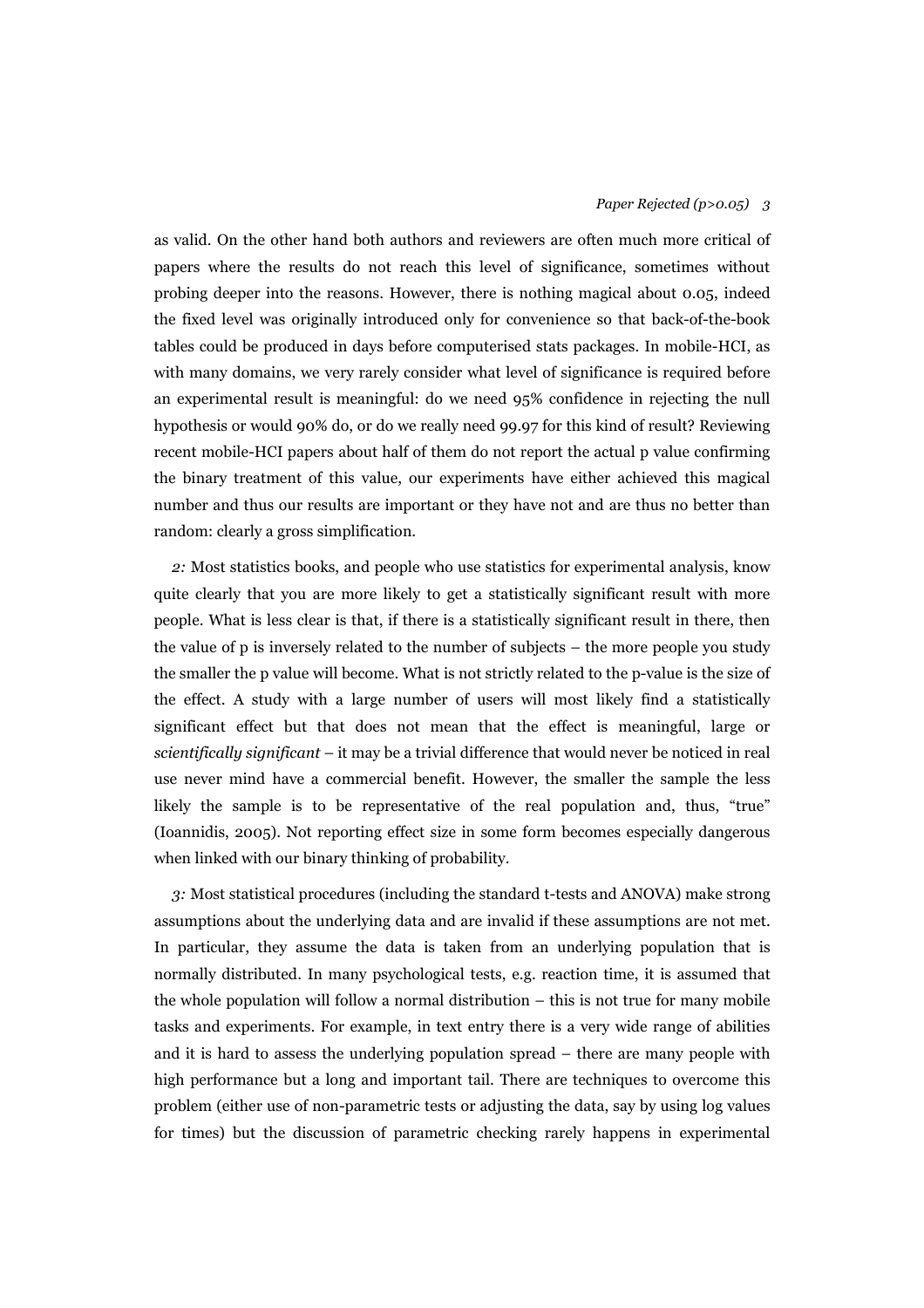papers. Furthermore, the distribution in "the population" also differs greatly depending on what the underlying population is expected to be – and we rarely report what underlying population we are studying: again for text entry, is it all mobile users, regular 12-key users, teenagers, twin-thumbers, ...? Cairns discusses these and other statistical problems in a review of the use of statistics in British HCI Conference papers (Cairns, 2007).

 *4:* While other domains are more guilty of this than HCI, there is still sometimes a tendency to want to spin a *nonsignificant result* into a *significant nonresult*. This spin negates the whole point of null-hypothesis testing: the authors are trying to use NHST to argue exactly what it is meant to prevent. When we use NHST we are trying to say "the chances of this happening randomly are very low so we have a meaningful difference", the negation is "the chances of this happening randomly are not very low so we have no clear result" and not "the chances of this happening by chance are high, therefore there is no real difference".

 *5:* NHST tests tell us the probability that the observed data occurs by chance given the nullhypothesis is true, usually the probability that we would observe this data given that there is no difference in performance of two systems on a certain measure. This is not the same as the probability that they are the same, nor is 1-p the same as the probability of there being a difference. This is a fairly complex argument involving Baysian probability and modus-tollens validity, we direct the reader to Cohen (Cohen, 1994) for discussion and examples.

#### **KEY SUGGESTED SOLUTIONS**

If there is a single lesson from the discussion of null-hypothesis testing in other domains it is that the size of the effect should be reported in some way – usually along with the pvalue results. Effect size tells us how big the observed differences were while p-values indicate how much confidence we should attribute to the basic result. There are two ways of presenting effect size: graphing the results, which to a large extent is normal practice in (mobile)HCI but could still be standardised somewhat, and using measures of effect size, which are rare in mobile-HCI papers (but also probably less informative than graphs). See (Denis, 2003) for a discussion of this point and an extensive and balanced review of alternatives to null hypothesis testing.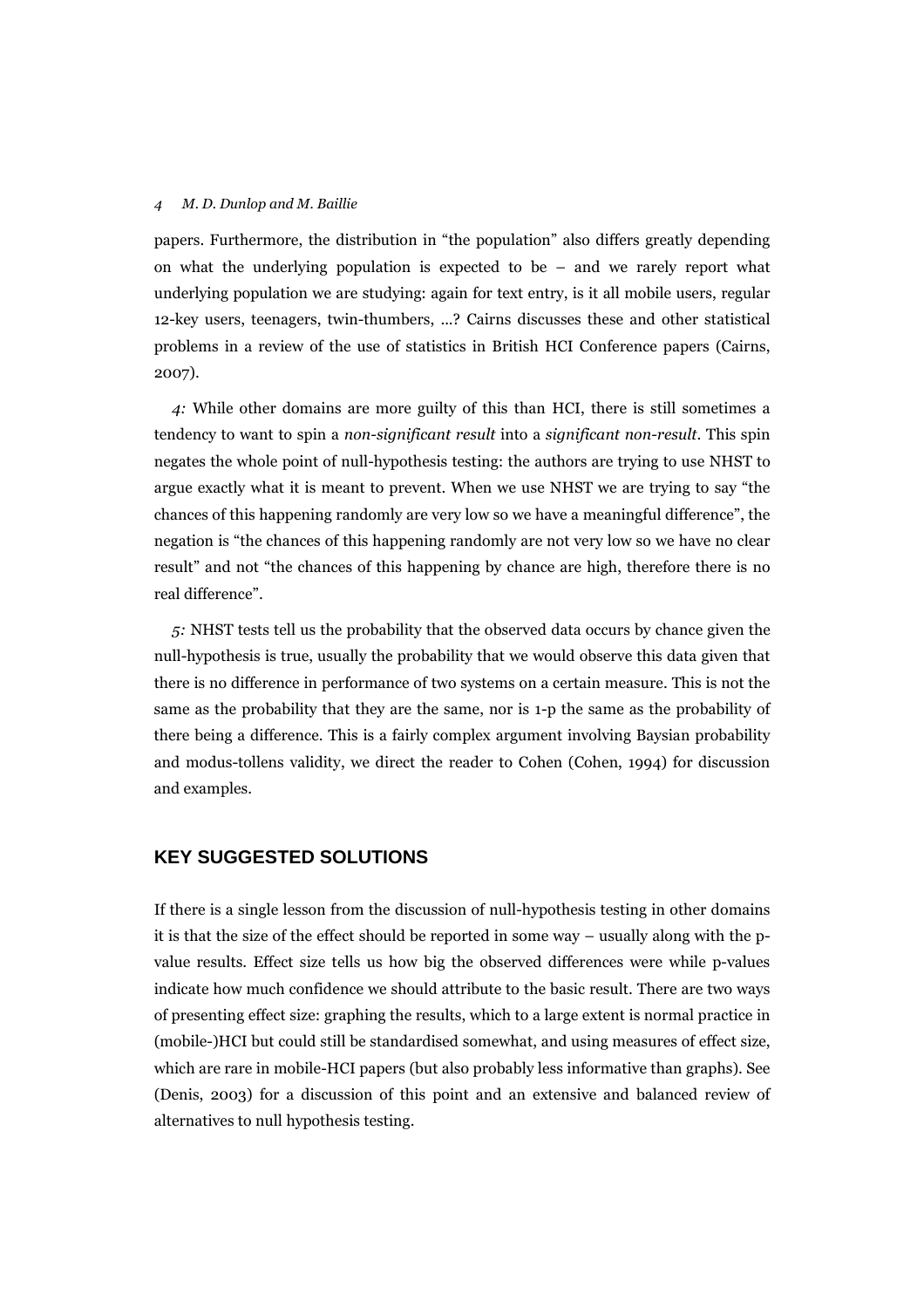Graphing results is standard procedure in HCI papers and typically shows much more information than straight p-value results (Loftus, 1993) (Wilkinson, 1999): good graphs show trends over time/practice and the size of the difference as well as the range of results. This is good practice and a subject in which the HCI community deserves praise over other domains. However, we are not perfect and the display of error bars on graphs is not as consistent as it should be: sometimes they are not present, sometimes they report a standard deviation, sometimes a standard error or 95% confidence interval, and sometimes the absolute range. By graphing suitable confidence intervals and stating the confidence level of the estimate, alongside point estimates of the population parameter(s), we illustrate visually both the differences between groups and the reliability of the estimates made (i.e. the experimental mean for system A is *x* and we are 95% confident that the true mean lies between  $x-d_1$  and  $x+d_2$ ). As well as reflecting the range of values, confidence intervals also provide an indication of the sample size as larger samples will tend to result in tighter intervals. Figure 1 shows three graphs of the same data: an artificial experiment comparing two systems over six experimental tasks. The first graph shows the simplest plot of only means, this plot gives the impression that one system is better at the beginning but that performance swaps over around task 4. The second plot adds error bars showing the 95% confidence range and shows clearly that the data overlaps massively at the beginning and is only likely to be conclusive at the right-hand side of the graph. Finally, the third plot replaces the error bars with scatter bars of the actual data – highlighting the inconclusive nature of tasks 1 through 5 and that even in task 6 we do not have perfect separation between the two systems.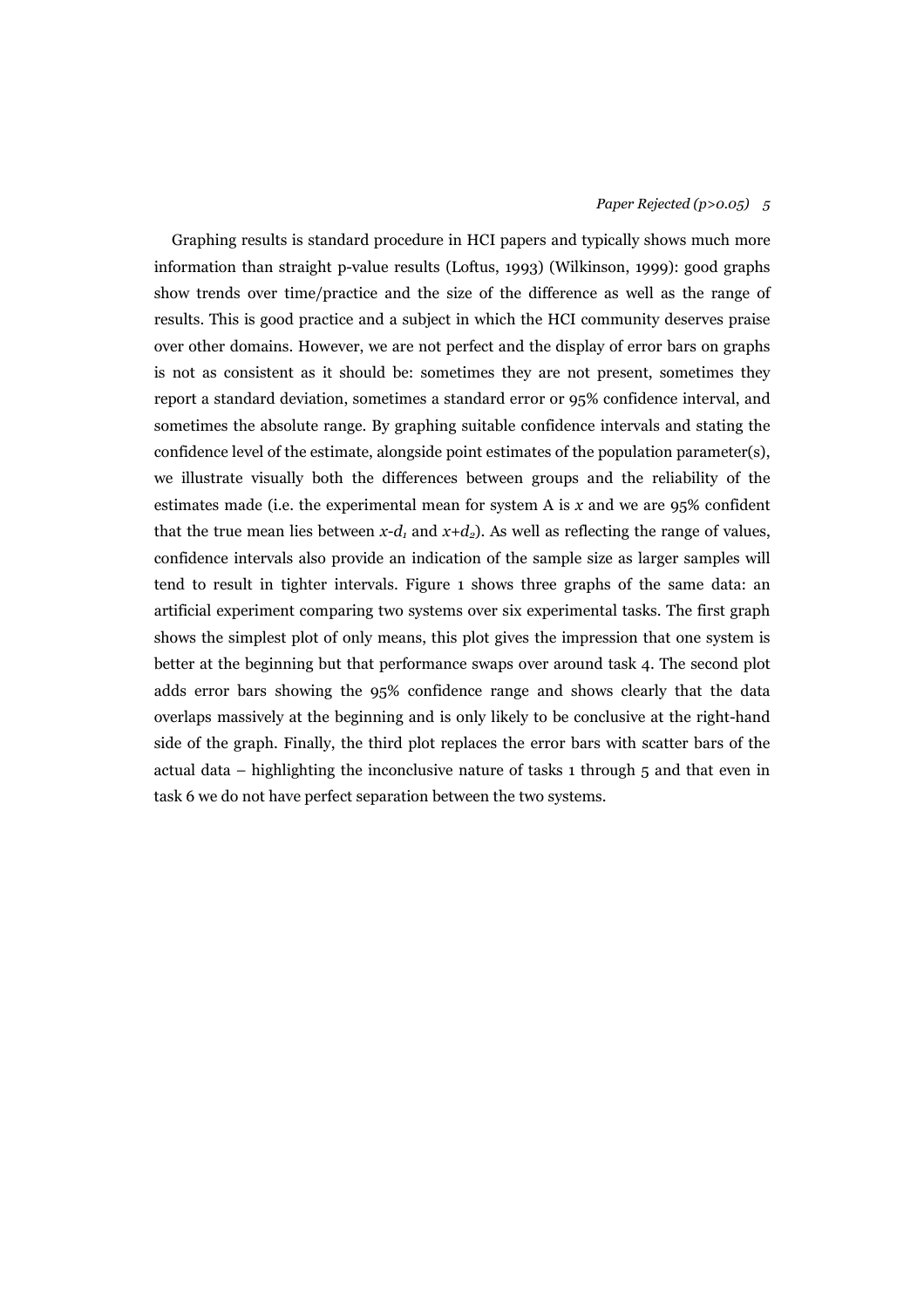

*Figure 1: Three plots of the same data – six tasks on two* (means only; means plus 95% confidence interval error bars; and means plus scatter plots)

size: a scaled estimate of the difference between groups. Reporting the effect size allows for the practical importance of a result to be determined which cannot be conveyed through statistical significance alone. Encouraging both confidence intervals and effect sizes to be reported enables the reader / reviewer to evaluate the results of an experiment achieved. Also, by reporting a standardised effect size opens up the potential for future meta-analysis of related studies through the use of pooled samples. Another criticism of HCI is the lack of replication: other domains base their science on publishing results that others then replicate to further understand and to confirm (or refute) the original. Ioannidis motives his criticism by highlighting the "high rate of nonreplication (lack of iscoveries is a consequence of the convenience, yet, ill strategy of claiming conclusive research findings solely on the basis fo a single study assessed by formal statistical significance..." (Ioannidis, 2005). In a domain that does not Alongside the display of confidence intervals it would be desirable to report the effect more effectively than a p-value alone, regardless of whether statistical significance was HCI is the lack of replication: other domains base their science on publishing resu<br>others then replicate to further understand and to confirm (or refute) the c<br>Ioannidis motives his criticism by highlighting the "high rat confirmation) of research discoveries is a consequence of the convenience, yet, ill-founded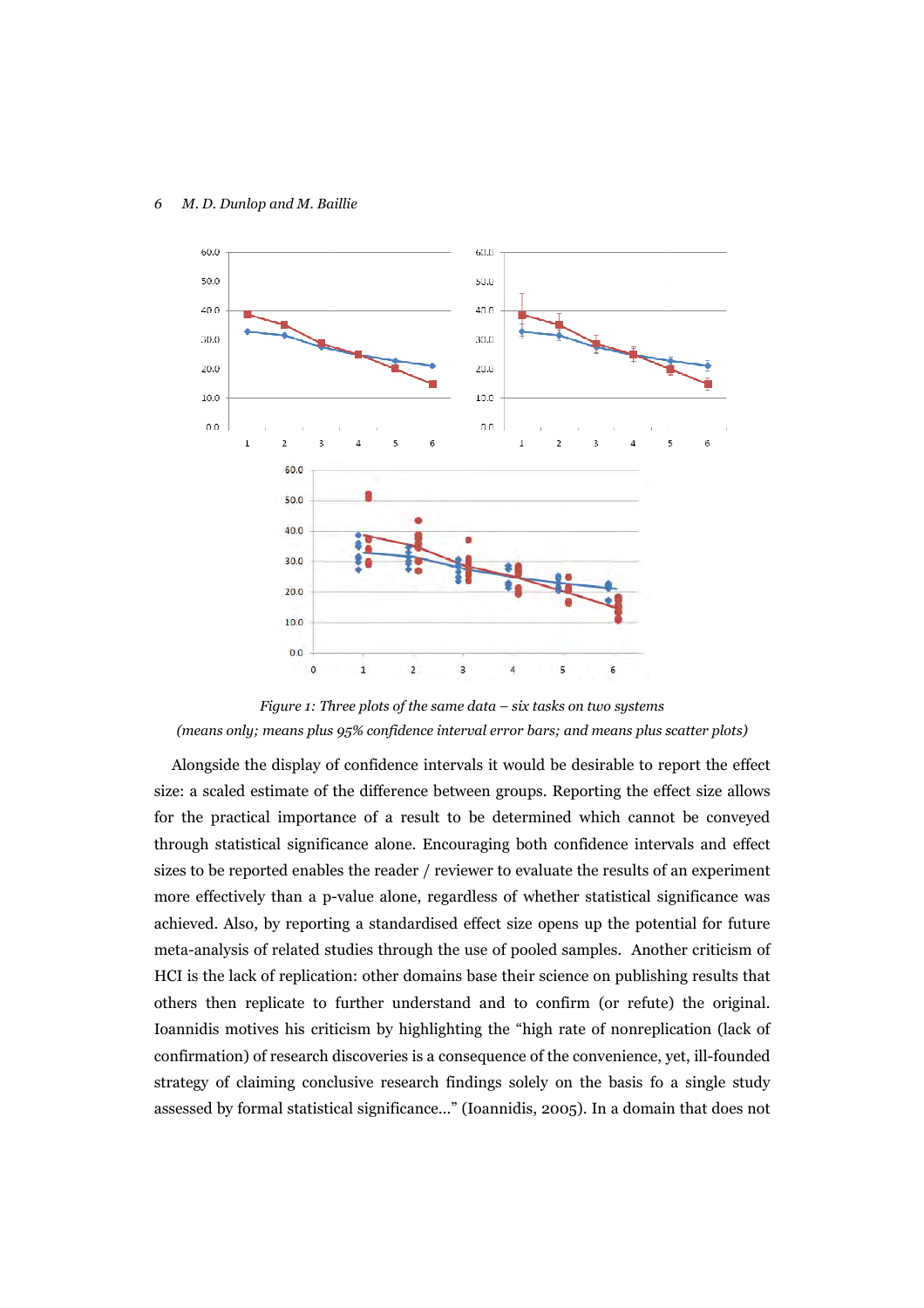attempt, nor support publication of, replicated results – we don't know how bad our non-replication problem is.

### **CONCLUSION**

 This short paper has aimed to raise awareness in the mobileHCI community, and perhaps the wider HCI community, of the fundamental concerns that other disciplines have raised over nullhypothesis testing. While we do not appear to be as bad at "statistical sinning" as other domains, we cannot afford to be complacent – particularly as conferences and journals tend to become monotonically harder to publish in, poor understanding and treatment of null-hypothesis testing may seriously affect the types of papers and results that make it through to publication. We therefore encourage anyone involved in writing up or reviewing experimental work in mobileHCI to read the papers in our, deliberately short, bibliography.

## **REFERENCES<sup>1</sup>**

- Cairns, P. (2007). HCI... not as it should be: Inferential Statistics in HCI Research.  *Proceedings of HCI 2007 (People and Computers XXI).* Lancaster, UK.
- Cliner, J. A., Leech, N. L., & Morgan, G. A. (2002). Problems with null hypothesis  significance testing (NHST): What do the textbooks say? *The Journal of Experimental Education* , *71* (1), 83-92.
- Cohen, J. (1994). The Earth is Round (p<.05). *American Psychologist , 49* (12), 9971003.
- Demsar, J. (2008). On the Appropriateness of Statistical Tests in Machine Learning.  *Proceedings of The 3rd workshop on Evaluation Methods for Machine Learning at ICML 2008.* Helsinki, Finland.
- Denis, D. (2003). Alternatives to Null Hypothesis Significance Testing. *Theory & Science , 4* (1).
- Drummond, C. (2008). Finding a Balance between Anarchy and Orthodoxy. *Proceedings of The 3rd workshop on Evaluation Methods for Machine Learning at ICML 2008.* Helsinki, Finland.
- Gill, J. (1999). The insignificance of null hypothesis significance testing. *Political Research Quarterly , 52* (3), 647674.
- Ioannidis, J. P. (2005). Why most published research findings are false. *PLoS Med , 2* (8).

 $<sup>1</sup>$  All papers are available on-line by searching for author's surname and title.</sup>